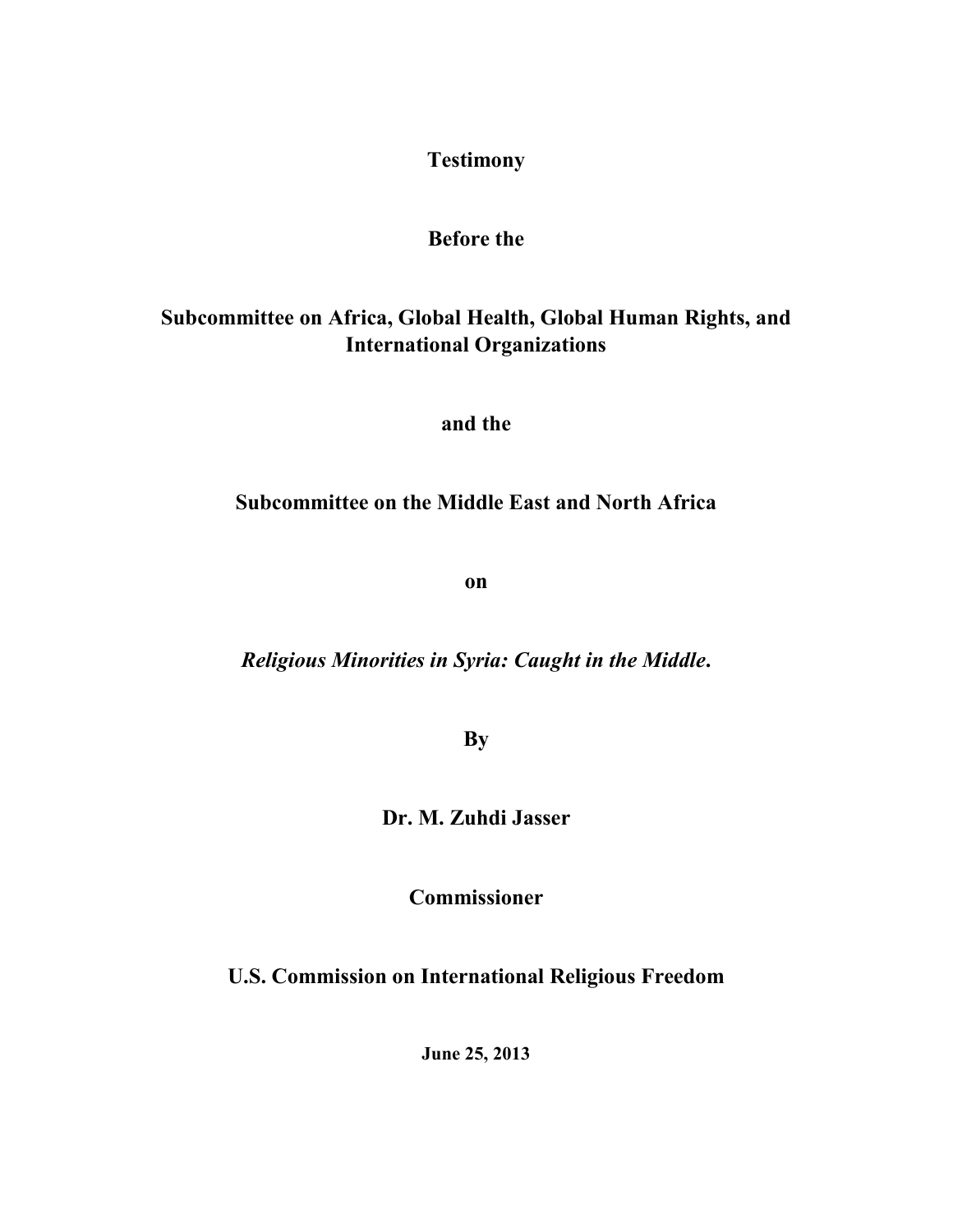I am Dr. M. Zuhdi Jasser, a Commissioner at the U.S. Commission on International Religious Freedom (USCIRF). Thank you for the opportunity to testify today before the [Subcommittee on](http://foreignaffairs.house.gov/subcommittees/africa-global-health-global-human-rights-and-international-organizations)  [Africa, Global Health, Global Human Rights, and International Organizations](http://foreignaffairs.house.gov/subcommittees/africa-global-health-global-human-rights-and-international-organizations) and the [Subcommittee on the Middle East and North Africa](http://foreignaffairs.house.gov/subcommittees/the-middle-east-and-north-africa) on *Religious Minorities in Syria: Caught in the Middle*. This important hearing highlights the increasingly sectarian nature of the Syrian civil war, which is well into its third year, and the widespread implications both for religious freedom or belief and the regional stability. I will mention up front that the war in Syria hits especially close to home for me not only as a USCIRF commissioner but as the son of Syrian immigrants. Many of our immediate and extended family still call Syria home and remain in the crosshairs of this civil war and humanitarian disaster.

USCIRF has been monitoring closely the crisis in Syria and in April issued a special report, *Protecting and Promoting Religious Freedom in Syria*. The report, USCIRF's first ever on Syria, highlighted that the Syrian people have experienced egregious violations of human rights, including freedom of religion or belief. The international community, including the United Nations, the International Committee of the Red Cross and numerous non-governmental organizations, all agree that the Assad regime has committed gross abuses of human rights and violated its obligations under the 1949 Geneva Conventions and Additional Protocol I. Extrajudicial killings, rape, and torture have all been well-documented. And most recently, President Obama has confirmed that the regime has utilized chemical weapons. Some groups associated with the opposition also have committed crimes against humanity.

If the crisis continues and current conditions persist and intensify, the Syrian people will experience indescribable horrors perpetrated against them, and an entire generation of young Syrians will be lost. The international community must come together to deal with the crisis both within Syria and in neighboring countries. If it does not, the crisis will spread beyond Syria and into the region and beyond.

In my testimony, I will focus on the increasing sectarian nature of the Syrian crisis, the effects on religious minority communities and the impact on the region. I also will report on some findings based on a June 1 -11, 2013 UNHCR delegation trip in which USCIRF participated that included speaking with refugees. I will conclude with some recommendations for your consideration.

## The Nature of the Conflict

Since the conflict began, all religious communities in Syria have experienced religiouslymotivated violence against their persons, places of worship, homes, businesses, and villages, towns and cities. For example, the London-based Syrian Network for Human Rights reported in September 2012 that the regime had already destroyed more than 500,000 buildings, including churches and mosques. The same NGO reports that 1451 mosques were targeted by the regime and that at least 348 mosques have been destroyed completely. The opposition reportedly has attacked four mosques, in each case because the Syrian army used the minaret as a sniper position.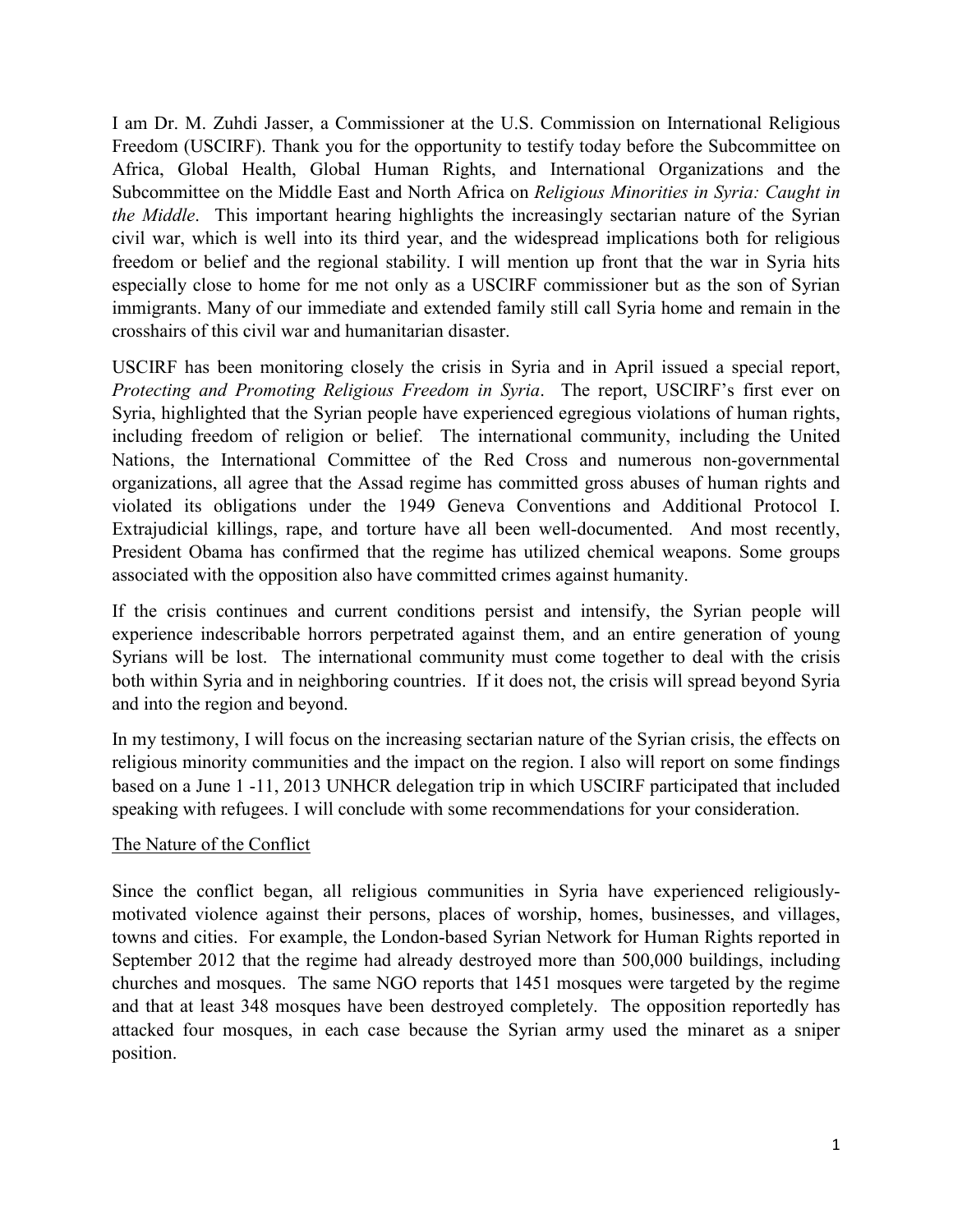While religious minority communities will be more vulnerable in a post-Assad Syria should extremist groups take power, it is important to note that the Assad regime overwhelmingly has targeted Sunni Muslims and committed the most egregious human rights violations against them. Additionally, women and children have been adversely affected: nearly three-quarters of all refugees who have fled to Jordan, Lebanon, Egypt and beyond are women and children under the age of 17.

The regime's actions have created a humanitarian crisis that the world has not seen in recent memory. The United Nations reports that at least 93,000 individuals have died, that there are more than 1.6 million refugees, and 4.2 million Syrians have been internally displaced. It is estimated that by the end of 2013 more than half of Syria's population, or over 10 million people, will need urgent humanitarian assistance from the international community.

The Assad regime has turned a peaceful political protest with no religious or sectarian undertones into an overtly sectarian conflict. Regime-associated individuals (and to a lesser extent the opposition) that were born and bred in Syria now are supported by foreign military aid and training, and with inflows of foreign fighters by groups the United States has designated as terrorist organizations. Additionally, countries that the U.S. considers allies are supporting the warring parties. The regime and foreign fighters in particular fuel the sectarian fires of this conflict. As the sectarian nature of this conflict widens, individuals will be targeted not only because of their perceived or true allegiance to a particular political side, but simply because they follow a particular faith.

Additionally, the massive numbers of refugees fleeing Syria are destabilizing an already unstable region. Economically and politically unstable countries such as Egypt, Jordan, and Lebanon have been put under severe economic pressure by hosting hundreds of thousands of Syrians.

## Background

Syria's pre-conflict population of 22 million had broken down as follows: Sunni Muslims constituted Syria's largest religious community, making up roughly 75% of the population. Alawites, adherents to an offshoot of Shi'a Islam, made up about 12% of the population and various Christian denominations about 10%. Other religious communities in the country include Druze (4%); Yezidis (1%) -- whom the government categorizes as Muslims; and a very small Jewish community found in Damascus, Al Qamishli, and Aleppo.

These figures reflect that Syria historically has been a religiously diverse country where its people have traditionally lived together without religious or sectarian animosities. However, some argue that sectarian divides existed under the surface due to the Assad regime favoring religious communities loyal to his government.

Prior to the conflict, the Assad family's government selectively permitted freedom of religion or belief based on its political calculations. The Assad government tolerated the country's smallest religious minority groups, including Christians, permitting them to worship freely, as long as they did not politically oppose his regime. With regard to Sunni Muslims, the Assad regime limited their religious freedom by controlling how their imams were selected, as well as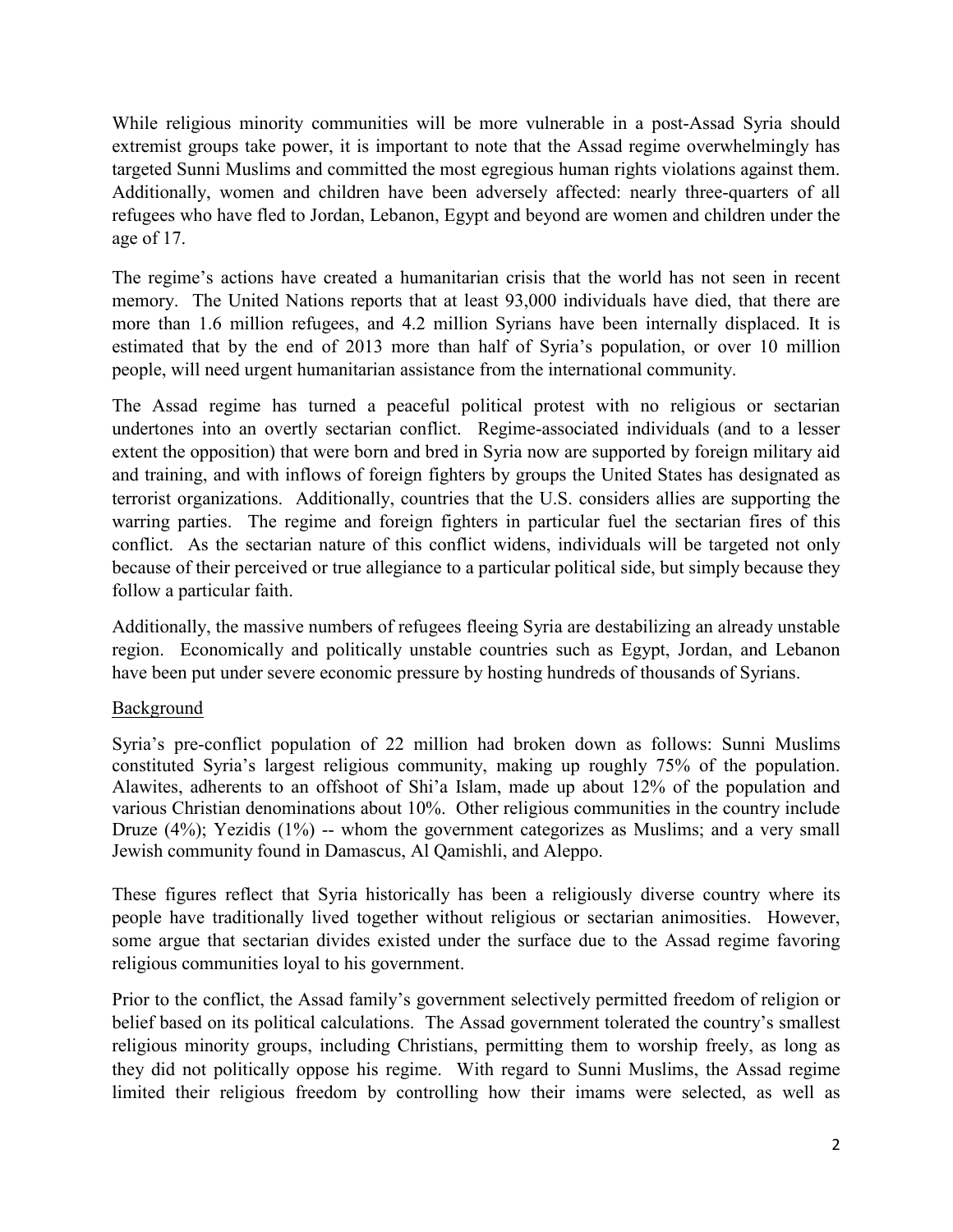imposing other restrictions. Also limited under Hafez and Bashar Assad was the Sunni Muslim majority's ability to participate in the government and have political parties.

The Assad family's brutal authoritarian rule for over 40 years created the political conditions for the current conflict. Under both Hafez and Bashar, no political opposition was allowed and Syrian security forces perpetrated egregious human rights abuses to oppress anyone critical of the government. Due to these conditions, dozens of groups -- domestic and foreign -- have emerged in opposition to the regime. They vary widely in composition, from where they are drawn from, and their goals. Some of these groups, including the internationally-recognized Syrian Opposition Council, espouse democratic reform. Others, however, are motivated by religious ideologies espousing violence, such as the U.S-designated terrorist organization al-Nusra Front. The varied nature of these groups affects their ability to find consensus and work together, further complicating the current and future situation for human rights and religious freedom in Syria.

## Religious Minorities Caught in the Middle

By and large, religious minority communities, including Christians, Druze, Ismailis and other non-Alawite minorities, have attempted to disassociate themselves from the conflict and stay above the fray. However, circumstances increasingly are forcing them to take a position either in favor of the regime or the opposition.

From the beginning of the conflict, the Assad regime used sectarian rhetoric and military strategy as tactics to discourage Christians and other religious minorities from supporting and joining the opposition. The regime refers to the opposition and all Sunni Muslims as both extremists and terrorists who seek to turn Syria into an Islamic state which would be unwelcoming to religious minority communities. Assad and government officials stoked fears among Christians, citing the plight of Egyptian Coptic Christians and Iraqi Christians to depict what would happen to Syrian Christians should the opposition be successful. The presence of foreign terrorists affiliated with al-Qaeda and the wide deployment of Shabiha (regime terror squads) gives credibility to this argument.

The Assad regime and its most loyal supporters, predominately Alawites associated with the Ba'athist political party, appear to view opposition forces, predominately Sunni Muslims, as a threat to, not only to their ability to remain in power, but also the very existence of their religious community in Syria. However, the Alawite community is not monolithic. Some Alawite elites have abandoned the al-Assad regime for the opposition and denounced the violence perpetrated against civilians. In March 2013, a group of Alawites opposed to al-Assad and supporting a democratic alternative met in Cairo to discuss a declaration supporting a united Syria and preventing sectarian revenge attacks.

In February 2012, regime forces raided the historic Syriac Orthodox Um-al-Zennar Church in Homs. Additionally, the regime has bombed and desecrated a number of other Christian churches in Syria. Anti-regime activists have reported that the regime plants individuals within refugee camps and in key localities both within and outside Syria to stoke sectarian fears. In late December 2012, *Time Magazine* reported allegations that the regime and local government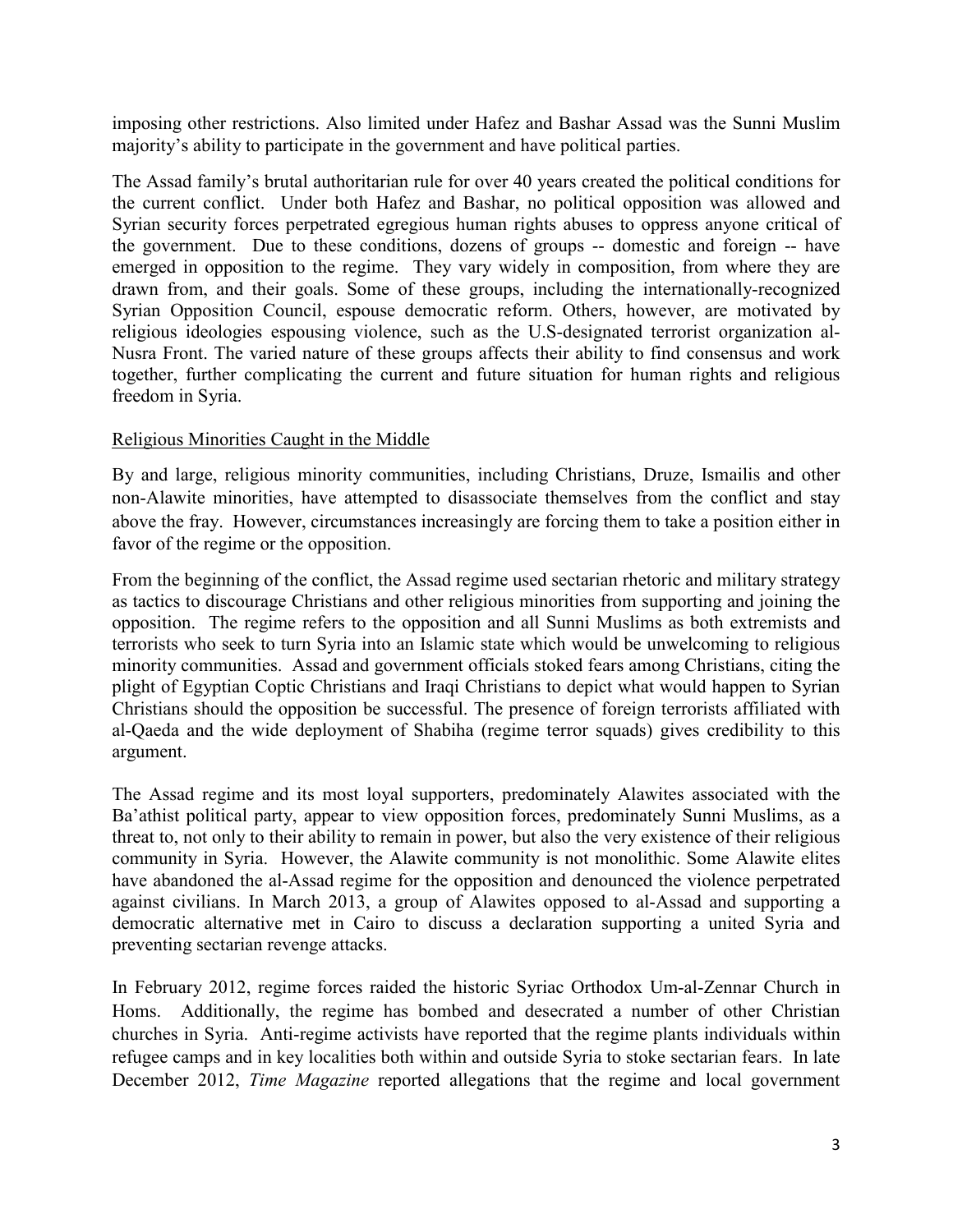officials provided up to \$500 per month to individuals to pose as opposition supporters and graffiti buildings or chant slogans at protests including "The Christians to Beirut…"

The opposition also has targeted religious minorities. Just a few weeks ago the Assyrian International News Agency (AINA) reported that armed rebels affiliated with the Free Syrian Army raided the Christian-populated al-Duvair village and massacred all its civilian residents, including women and children.

Also, after more than two months we still do not know who kidnapped two Orthodox Bishops, Yohanna Ibrahim and Boulos Yaziji, or why. This kidnapping reportedly occurred near the town of Kafr Dael, near Aleppo in northern Syria. Most individuals allege that they were kidnapped by opposition fighters, while some opposition groups claim regime affiliates kidnapped the Bishops to further inflame sectarian fears.

These are not the only incidents against Christians during the war. In January 2013, the NGO Human Rights Watch reported that opposition forces destroyed and looted minority religious sites in northern Syria. Human Rights Watch also reported that two churches were stormed and ransacked in the villages of Ghasaniyeh and Jdeideh, in the region of Lattakia, in November and December 2012. Various reports indicate that the Christian population of the city of Homs approximately 160,000—has almost entirely fled for safety, with reports suggesting that only 1,000 Christians remain. In late 2012, opposition forces reportedly attacked churches and occupied as safe houses an evangelical school and a home for the elderly in Homs.

## A Sunni-Alawite War?

Assad's tactic of dividing the Syrian people along Sunni-Alawite sectarian lines appears to be succeeding. To ensure continued Alawite support for the regime, the government capitalized on Alawite fears of Sunni rule by spreading rumors of Sunni atrocities against Alawites and depicting the conflict as a fight to prevent Alawite extermination. For example, in late December 2012, *Time Magazine* reported allegations that the regime and local government officials also paid individuals to pose as opposition supporters and graffiti buildings or chant slogans at protests including "…Alawites to the grave."

In response to their growing fears, civilian Alawites formed the pro-Assad and governmentsupported domestic militia such as Jaysh al-Sha'bi and Shabiha. The U.S. government has designated both as terrorist organizations that have committed gross human rights violations in Sunni communities.

The government's language and violence, including indiscriminate bombings, extrajudicial killing, and torture of the largely Sunni opposition and non-combative Sunni Muslim communities, has led Sunnis increasingly to view the conflict not as a regime's attempts to stay in power, but rather an Alawite-led attack against Sunni Muslims.

The al-Assad regime, including its army, security forces and related militias, has targeted Sunni Muslims. In May 2013 the regime killed more than 200 civilians, including women and children in al-Bayda, a massacre described by many as the worst sectarian attack against Sunni Muslims during this conflict. On May 25, 2012, in what has become known as the Houla massacre, 108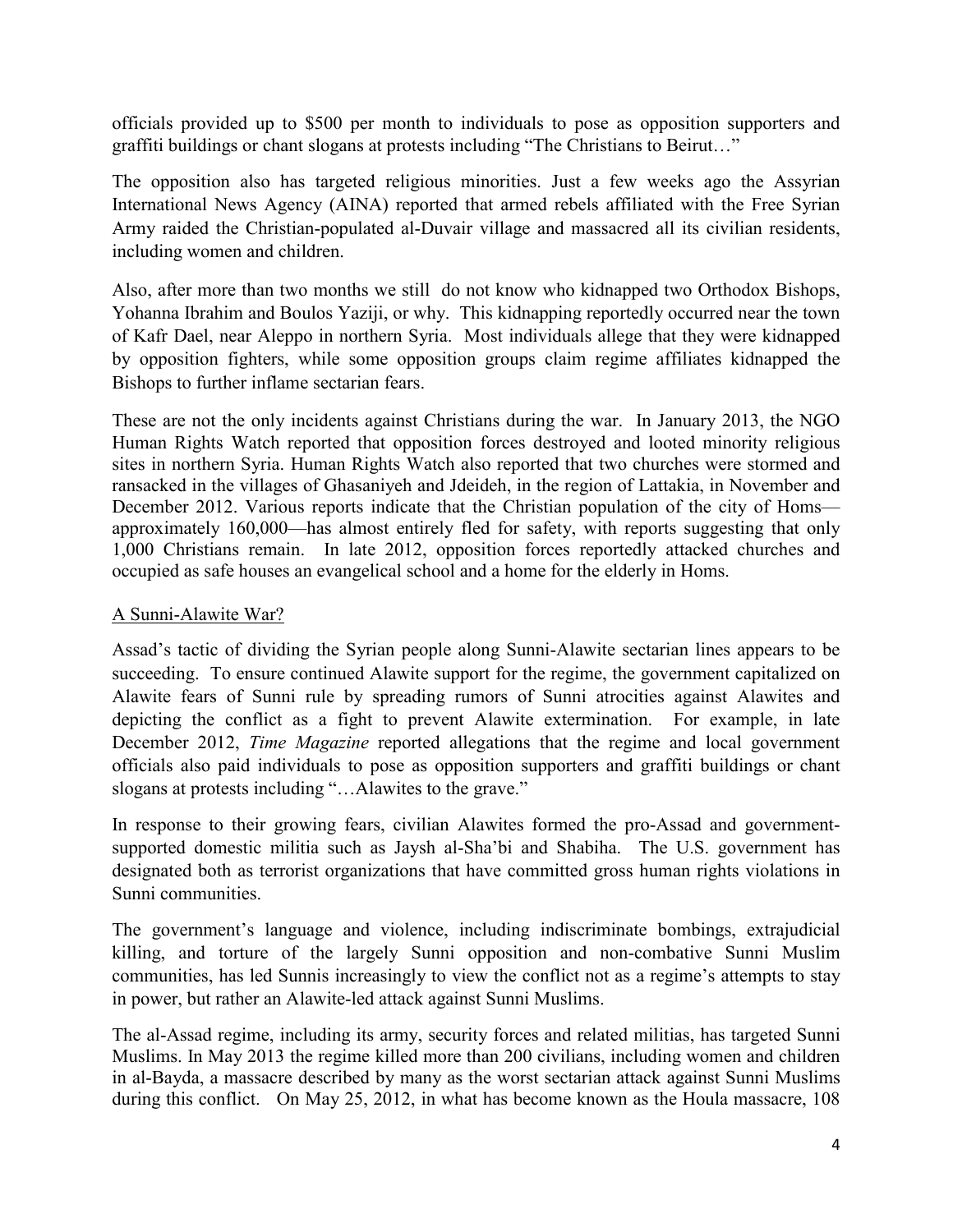Sunni Muslims, including 49 children, were killed in two opposition-controlled villages in the Houla region of Syria just north of Homs. In the aftermath, the United Nations Supervision Mission in Syria (UNSMIS) determined that most of the victims had been "summarily executed" and "entire families were shot in their houses," and that regime-supported *Shabiha* were the most likely perpetrators. Reportedly some victims had pro Shi'a or regime slogans carved into their foreheads. In July 2012, more than 200 Syrians, mostly Sunni Muslim civilians were killed in a village in the opposition-held Hama region. The Syrian army attacked the village with helicopters and tanks, followed by militia forces reportedly killing civilians including women and children "execution style."

USCIRF staff members Tiffany Lynch and Sahar Chaudhry, who recently travelled to the Middle East to speak with Syrian refugees about religious freedom conditions in Syria, were told of some of the tactics the regime uses to increase sectarian divides between Sunnis and Alawites. One tactic used by the regime is to force Sunnis to proclaim that Assad is their god and they are loyal only to him - if they are unwilling to do so, torture and death are likely. A former Syrian officer told USCIRF staff that regime forces only killed Sunnis and that his senior officer continuously reiterated that they were fighting Sunni terrorists. When this officer refused to kill women and children the Army accused of being Sunni terrorists, he was arrested and tortured for months until he was released and was able to defect and travel to Jordan.

Some Syrian refugees in Jordan and Egypt expressed to USCIRF staff strong anti-Alawite sentiments, including referring to Alawites as "dogs." They made these comments largely in the context of their perceiving Alawites as being pro-Assad and anti-Sunni Muslim, rather than their making a derogatory statement against the Alawite faith.

There have been reports of groups attacking Alawites and Shi'a Muslims. For example, a December 2012 video released by Saudi-sponsored Takfiri Wahhabi, a Sunni opposition group, shows a Shi'i mosque that was burned down and dozens of individuals congratulating each other. Also in December 2012, a suicide bomber detonated explosives in a Damascus suburb wounding 14 people and damaging one of Shi'i Islam's holiest shrines, a mausoleum of the Prophet's Muhammad's granddaughter.

## Outside Actors Stoking Sectarianism

A number of outside actors are entering Syria and stoking the sectarian nature of the Syrian civil war, including Hezbollah, Iran's Islamic Revolutionary Guards, and Shiite fighters from Iraq – all in support of Assad.

Additionally, over the last two-plus-years the dozens of groups which constitute the opposition include a number of foreign groups motivated by religious ideologies espousing violence, such as the U.S.-designated terrorist organization al-Nusra Front, an al-Qaeda affiliate. Like the regime, some of the more extremist groups utilize sectarian rhetoric and iconography to perpetuate fear and sectarianism. While al-Nusra, al-Qaeda and other extremists groups and fighters undoubtedly are becoming more influential, the numbers of their fighters in Syria are in dispute. Still, the majority of fighters in Syria are Syrians.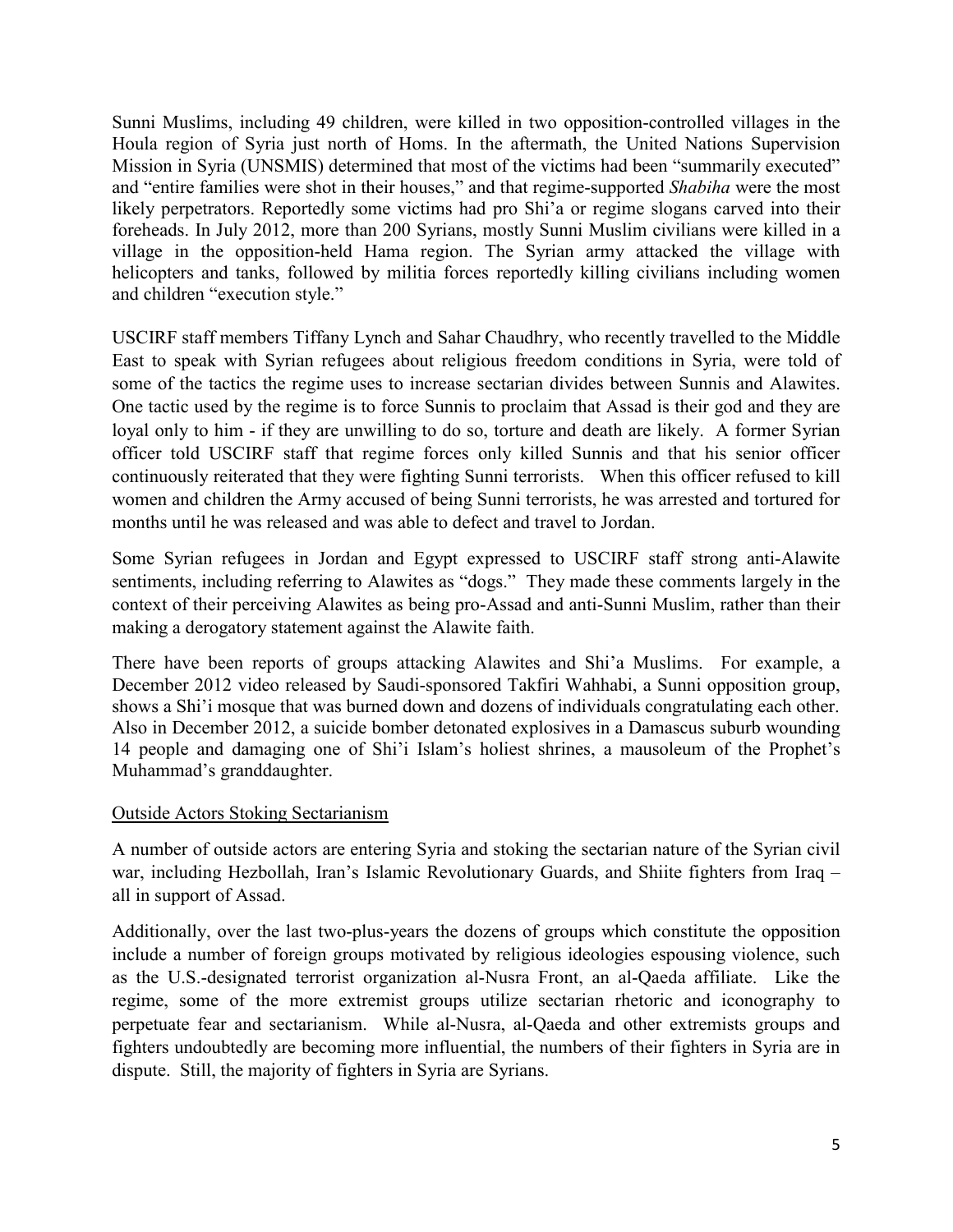In conversations USCIRF had with Syrian refugees in Jordan and Egypt, the refugees – all of whom were Sunni Muslims -- by and large expressed disagreement with the religiouslymotivated ideologies of the extremist groups. However, they supported the end goal, removing Assad from power.

#### Religious Minorities in the Refugee Crisis

Despite being caught in the middle of this conflict and in a precarious situation, religious minorities in Syria are not fleeing the country in the numbers anticipated. Of the more than 1.6 million Syrian refugees in the Middle East and North Africa, the overwhelming majority are Sunni Muslims. UNHCR reports that at the end of April less than one percent of each minority community -- Christians, Alawite, Ismaili, Mandaean and Yezidi -- are registered in Egypt, Iraq, Jordan, and Lebanon.

There are reports that upwards of 300,000 Christians are internally displaced. Unfortunately reports for other communities are not available.

The small number of minorities in the refugee population reflects two displacement trends among these communities, especially among Christians and Alawites. The first is that Christians and Alawites are moving to their home areas or to regime-held areas because these areas tend to be safe from regime bombing. This suggests that as the conflict drags on longer than some had anticipated some Christians and Alawites are joining their-co-religionists, and perhaps buying into the government's rhetoric that they are safer with the government than with the opposition. . Second, evidence suggests that if Christians and Alawites do flee the country to Lebanon or Jordan, for instance, they are not registering with the UN refugee agency.

As USCIRF staff was told while meeting with refugees, Christians and Alawites fear identifying themselves as refugees for two reasons that highlight their precarious situation trying to exist between the two warring parties. One, they do not want other refugees to perceive them as supporting the Syrian government simply because of their religious affiliation. And second, if they should go home and the Assad government remains in power, they do not want government officials to view them as disloyal to the regime by having sought safety in another country.

It is believed that a small percentage of minority refugees are trying to pass as Sunni Muslims by, among other measures, wearing the hijab, to protect them from possible backlash.

#### Effects on the Region

As mentioned, more than 1.6 million Syrians have fled the country, thereby creating a massive humanitarian crisis and an emerging destabilizing threat to the region. Jordan, Lebanon, and Turkey now each host more than half a million Syrians. Although Egypt currently is hosting 80,000 refugees, it is expecting at least an additional 120,000 Syrian refugees by the end of the year.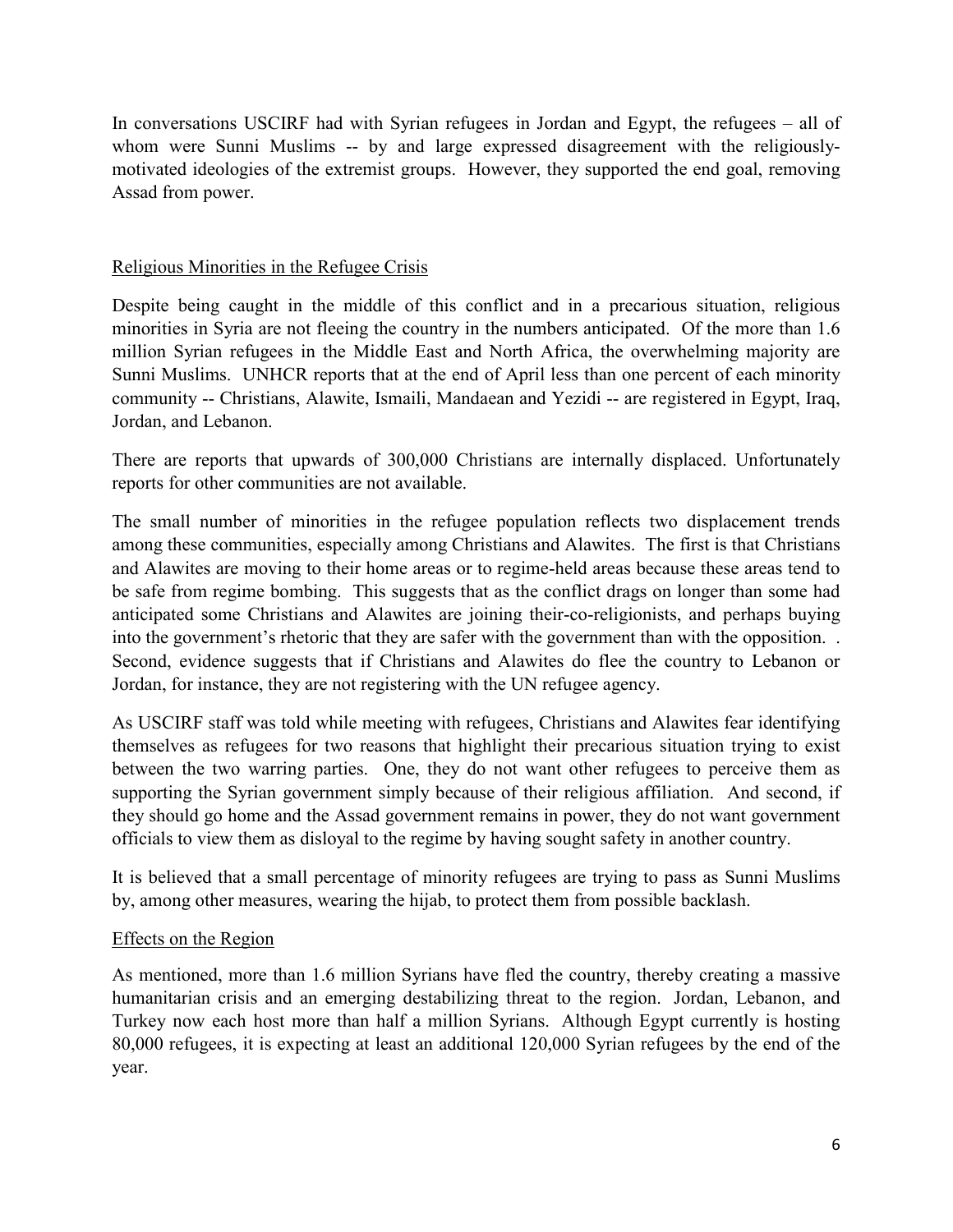These refugees are putting enormous economic and political strains on already weak governments in the region. In Jordan, 80 percent of all refugees live outside of camps and no Syrian refugee camps exist in either Lebanon or Egypt. Instead, refugees live in cities and towns, competing with Egyptians, Jordanians, and Lebanese for housing, jobs, and access to services such as health clinics and schools.

For Jordan, Lebanon and Egypt, all countries that already have pre-existing economic and political challenges, hosting and providing for the large number of refugees is creating further destabilizing conditions. Further destabilization of countries in this already troubled region will have negative implications for the region, as well as beyond, including for U.S. national security.

Alarmingly, Syria's sectarian conflict now appears to be spreading beyond its borders, including to Lebanon and Iraq. In the last month, Lebanon has experienced fighting between Alawite and Salafist groups. In addition, it is widely argued that the spike in sectarian violence in Iraq that has left about 1,000 people killed is a direct spillover effect from the Syrian crisis. This is the largest death toll Iraq has experienced since 2006-2007

Additionally, scarce resources and jobs in all host countries are further exacerbating local tensions, potentially causing further economic and political destabilization. The international community will disregard these tensions at its peril.

Some analysts have suggested that a significant number of Syrians and current refugees will seek entry into Europe and that European nations need to both focus on aiding refugees in current host countries and start planning for inflows to Europe.

## Recommendations

In late April, USCIRF released the special report, *Protecting and Promoting Religious Freedom in Syria*, in which the Commission provided recommendations grouped in four categories: 1) Promoting Protection for Religious Freedom in Syria; 2) Prioritizing Human Rights in U.S. relations with the Friends of Syria Group; 3) Promoting Freedom of Religion or Belief through U.S. Programs; and 4) Addressing the Situation of Internally Displaced Persons and Refugees.

While USCIRF offered 20 recommendations in the report, below are seven key recommendations:

- The U.S. should, where appropriate, assist the Syrian Opposition Coalition and any future post-Assad government to provide security to protect likely targets of sectarian or religious-motivated violence, including areas where religious or minority communities live or congregate, as neighborhoods, religious sites and places of worship;
- To offset the influence of extremist groups who are establishing Shariah courts in liberated areas, the U.S. government should provide technical training and support to local councils, courts, lawyers and judges on domestic laws and international standards relating to human rights and religious freedom;